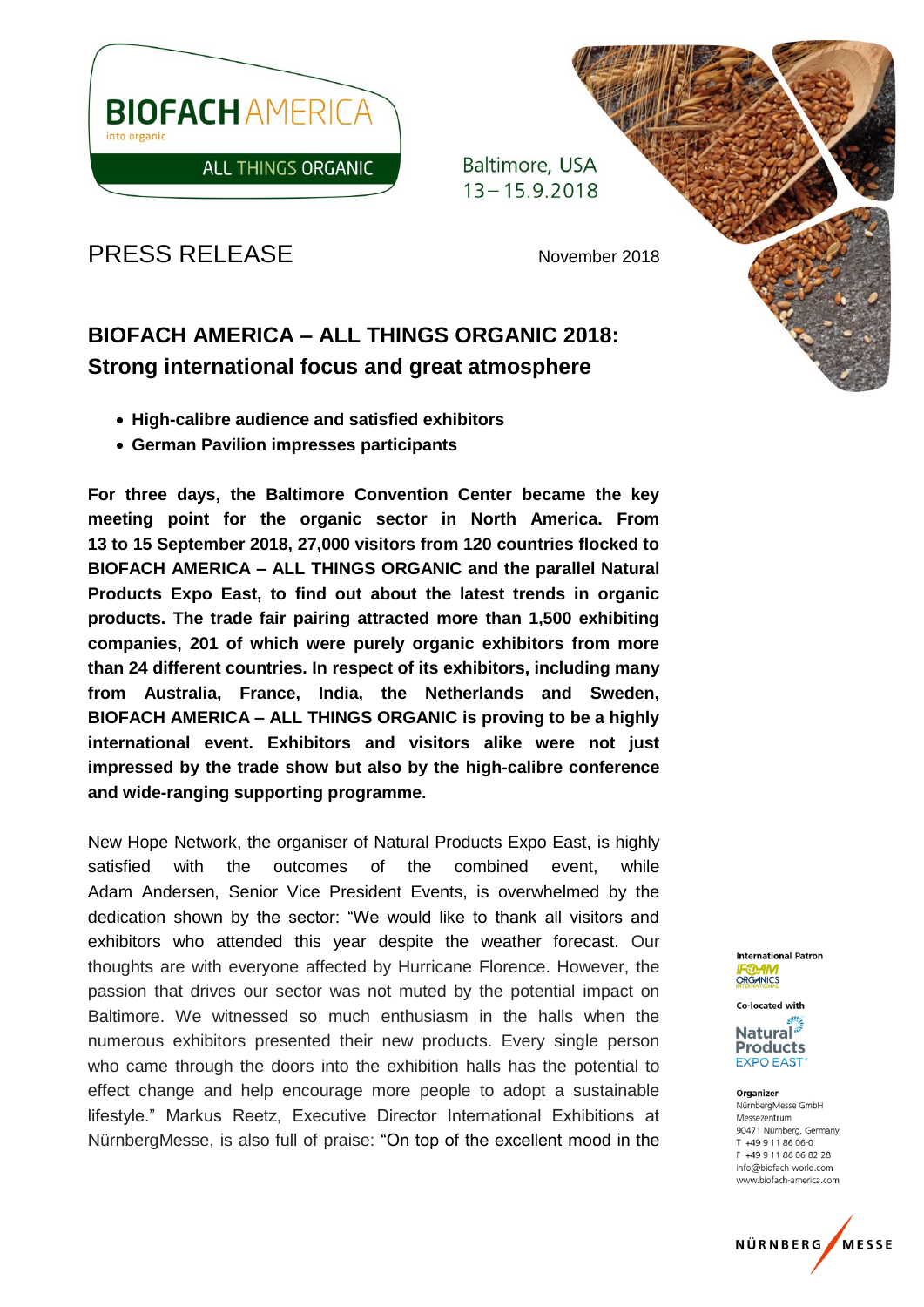

## **ALL THINGS ORGANIC**

Baltimore, USA  $13 - 15.9.2018$ 

halls, we were also once again delighted by the strong international contingent among the participating organic exhibitors. With this year's event, BIOFACH AMERICA – ALL THINGS ORGANIC once again reinforced its role as an international trend-setter and global trading platform." He adds: "This year, we were especially pleased that our Half-booth-Area and the German pavilion subsidised by the German Ministry for Food and Agriculture (BMEL) were so well received. This meant that we were able to offer fledgling companies an attractive, low-cost opportunity to be part of the vibrant organic segment at the trade fair by showcasing their innovative products. Some of the first-time exhibitors have already switched to a larger booth for 2019."

The positive outcome of the combined trade fair is also reflected in the latest figures for the organic sector: According to the Organic Trade Association (OTA), the US organic market is continuing to develop positively. In 2017, Americans spent almost USD 50 billion on organic food, that's 3.5 billion more than in the previous year. Meanwhile, more than 82% of American households are also buying organic products.

#### **High satisfaction rate among all participants**

As well as the organisers of BIOFACH AMERICA – ALL THINGS ORGANIC and Natural Products Expo East, exhibitors too are looking back at three successful days. Gerald A. Herrmann, Managing Director of Organic Services, had this to say: "The BIOFACH AMERICA team did a fantastic job. The business contacts we made were very promising." Marc Netten, Executive Partner at Naturkost Übelhör in Germany, was delighted by the high-calibre professional audience: "BIOFACH AMERICA enables us to break new ground. Even though there were fewer exhibitors and visitors in 2018, the conversations that we did have were very rewarding and productive." For Jeff Marie, CEO of French company karine & jeff, the trade fair is also an event not to be missed: "BIOFACH AMERICA in Baltimore is the show in the USA where you find the largest number of organically certified companies and manufacturers. This is why it is attended by purchasers from all over the USA. It is a brilliant show." Peggy Miars, CEO of Organic Materials Review Institute and President of IFOAM – Organics International, was also impressed by this year's industry gathering. "Despite the approaching hurricane, the participants in BIOFACH AMERICA enjoyed an excellent trade fair that not only featured

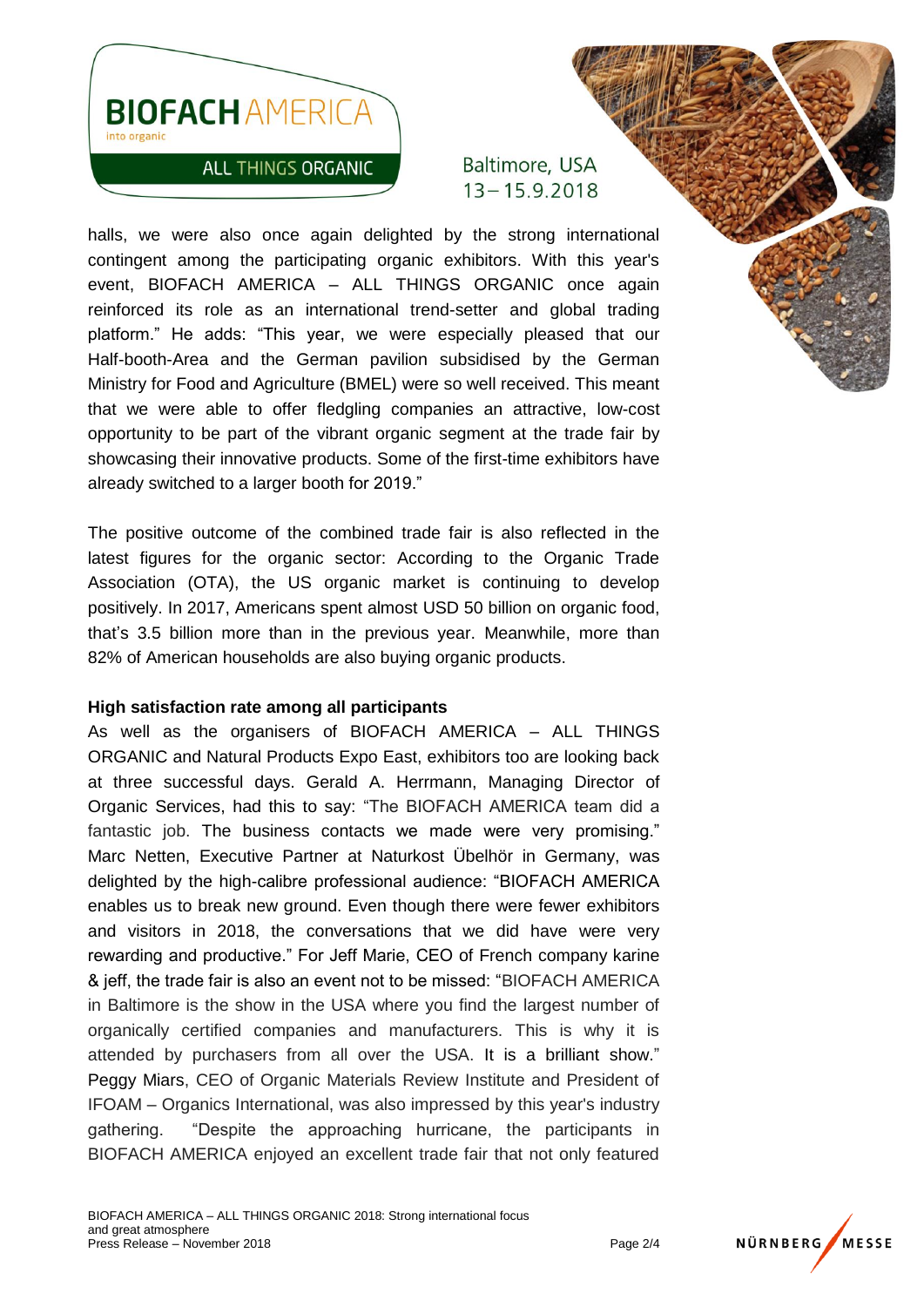

Baltimore, USA  $13 - 15.9.2018$ 

dozens of new exhibitors but also offered an exceptional number and variety of organic workshops. For those who want to do business with the players from the organic sector, this show is the best place to get to know companies and organic industry stakeholders from the USA and all over the world."

### **Diverse highlights in supporting programme**

Alongside the exhibition, the combined trade fair also created a unique sense of community thanks to its numerous networking events. On the day before the fair, the popular "Harvest Festival" table-top event invited visitors to get to know a wide range of organic foods in a relaxed outdoor setting. During the three days of the event, trade visitors and exhibitors benefited from the usual high-calibre programme at the accompanying conference. The discussions focused on the innovations and ideas that are driving the growth of the organic industry and issues that affect manufacturers, retailers, investors and suppliers alike. Another highlight was the presentation of the NEXTY Award, which also involved consumers in the voting process for the first time this year. Once again, the combined trade fair BIOFACH AMERICA – ALL THINGS ORGANIC and Natural Products Expo East became a key meeting place for the industry that is at once a trading platform, innovation centre and networking event.

#### **Save the date!**

The next BIOFACH AMERICA – All Things Organic will take place in Baltimore alongside Natural Products Expo East from **12 to 14 September 2019**.

## **The next BIOFACH events at a glance:**

| • BIOFACH, Nuremberg:                | 13-16 February 2019 |
|--------------------------------------|---------------------|
| • BIOFACH CHINA, Shanghai:           | 16-18 May 2019      |
| · BIOFACH AMERICA LATINA, São Paulo: | 5-8 June 2019       |
| • BIOFACH SOUTH EAST ASIA, Bangkok:  | 11-14 July 2019     |
| • BIOFACH INDIA, New Delhi:          | October 2019        |
| • BIOFACH JAPAN:                     | March 2020          |
|                                      |                     |